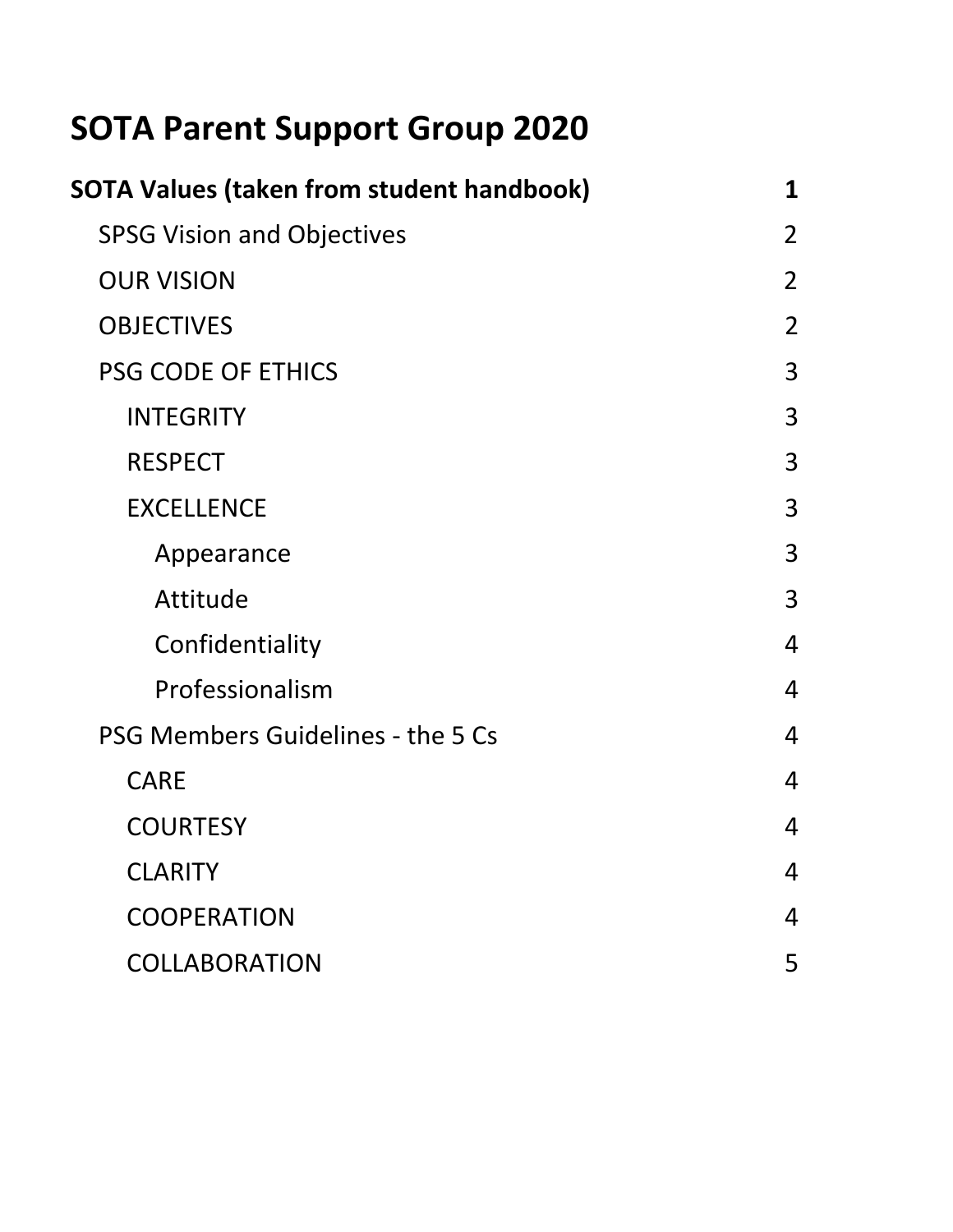# **SOTA Values ( adapted from student handbook)**

Every SOTA Student is a H.I.P. Leader with Passion

As a family member of SOTA, we are expected to uphold the good name of our school and be role models to others by being self-disciplined and demonstrating mutual respect both in school and in public.

As Parents of H.I.P. Leaders with Passion, we are expected to:

- Demonstrate humility in our achievements and as SOTA ambassadors;
- Uphold integrity in whatever we do;
- Exemplify people-centredness by showing care and respect for others and the environment; and
- Nurture the passion in our commitments, and take responsibility for our own actions, learning and development.

# **SOTA Parent Support Group: Vision and Objectives**

# **OUR VISION**

To unleash the highest potential in our students, through synergistic collaboration between the school, the parents and the community. To support the school in creating a safe and loving space for our children to learn, play and grow.

# **OBJECTIVES**

- To establish a shared vision and goals between school, parents, students and community
- To strengthen home-school collaboration and partnership
- Promote parental involvement in school programs and activities
- To enrich our pupils' lives with more diverse range of activities and exposure
- To help pupils to achieve their individual personal best
- Provide opportunities for parents to network and work together SOTA PSG strives to create a welcoming and inclusive environment for the SOTA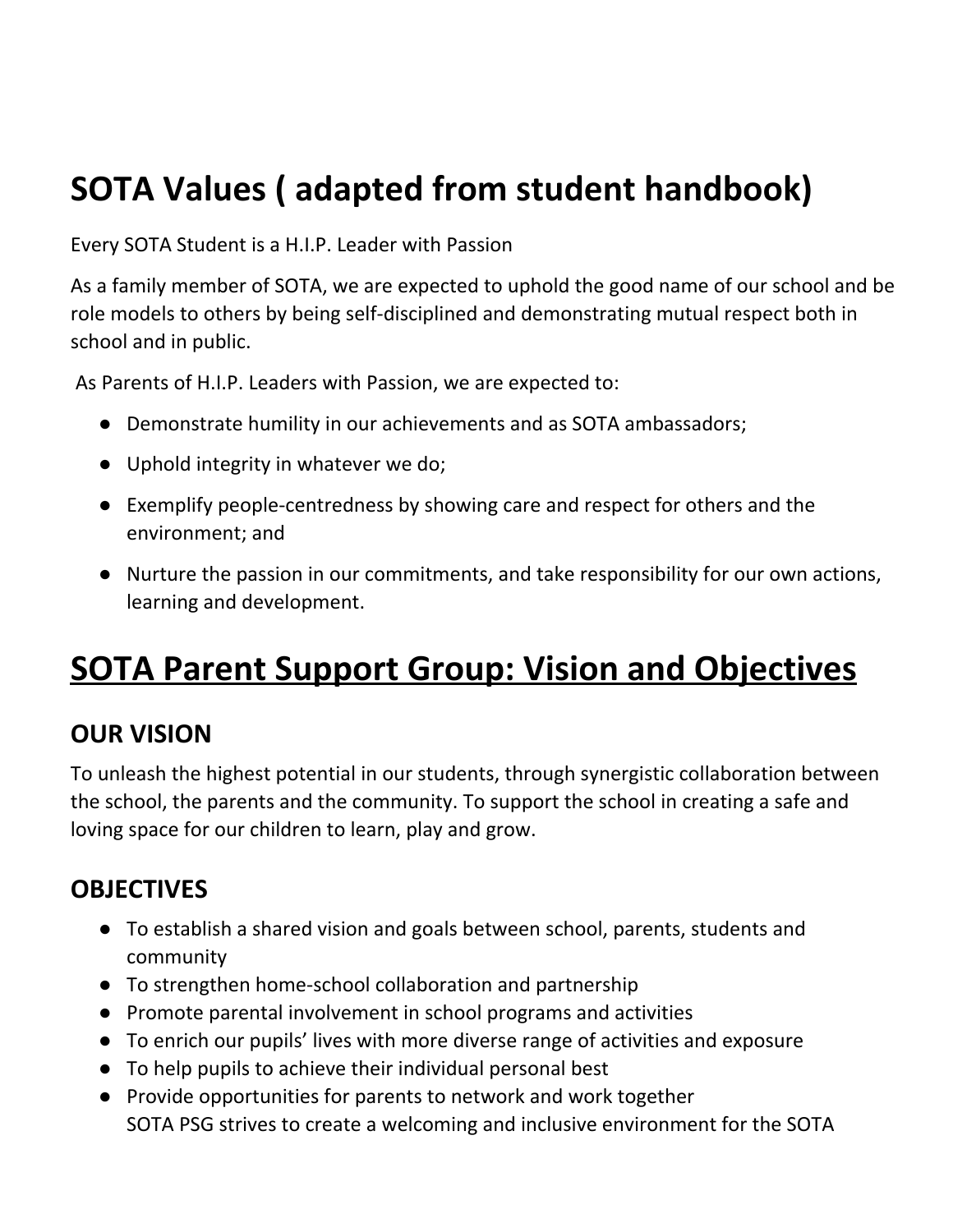family. We embrace the school's mission statement and work collectively, and in partnership, with the school to support the school's endeavours.

# <span id="page-2-0"></span>**PSG CODE OF ETHICS**

## <span id="page-2-1"></span>**INTEGRITY**

- Be discreet and protect the confidentiality of students, teachers, staff and other parents.
- Value and honour the relationship and trust established with students, teachers, staff and other parents.
- Believe in supporting the school for the benefit of ALL students and not only your own child.

### <span id="page-2-2"></span>**RESPECT**

- Speak and act towards students, teachers, staff and other parents with respect and dignity.
- Always be mindful of their individual rights and sensitivities.
- Respect the professional role of the teacher, the authority of the school and the school administration.

### <span id="page-2-3"></span>**EXCELLENCE**

#### <span id="page-2-4"></span>**Appearance**

- Dress neatly and appropriately for school events/ programmes. e.g. No spaghetti tops, no shorts or mini-skirts, no slippers.
- Always put on the identification name tag when on duty.
- Project a positive image of the school when volunteering at school and PSG events

#### <span id="page-2-5"></span>**Attitude**

- Be enthusiastic about caring, sharing and learning.
- Be warm, friendly, and courteous at all times.
- Be dependable and responsible for our scheduled times. Notify the coordinator early if we are not able to commit.
- Give constructive feedback for school improvement through the PSG EXCO or School Management. Criticism of the professional staff, students, other parents and programs is inappropriate.
- Be open-minded and flexible. Personal feelings should not interfere with work.
- Encourage other parents to be a member of the PSG.
- Not to use PSG communication channels for irrelevant or personal matters.

#### <span id="page-2-6"></span>**Confidentiality**

- Protect the teachers', students' and other parents' right to privacy. Do not disclose school or personal matters which have come to our attention.
- Discuss area(s) of concern with the PSG EXCO.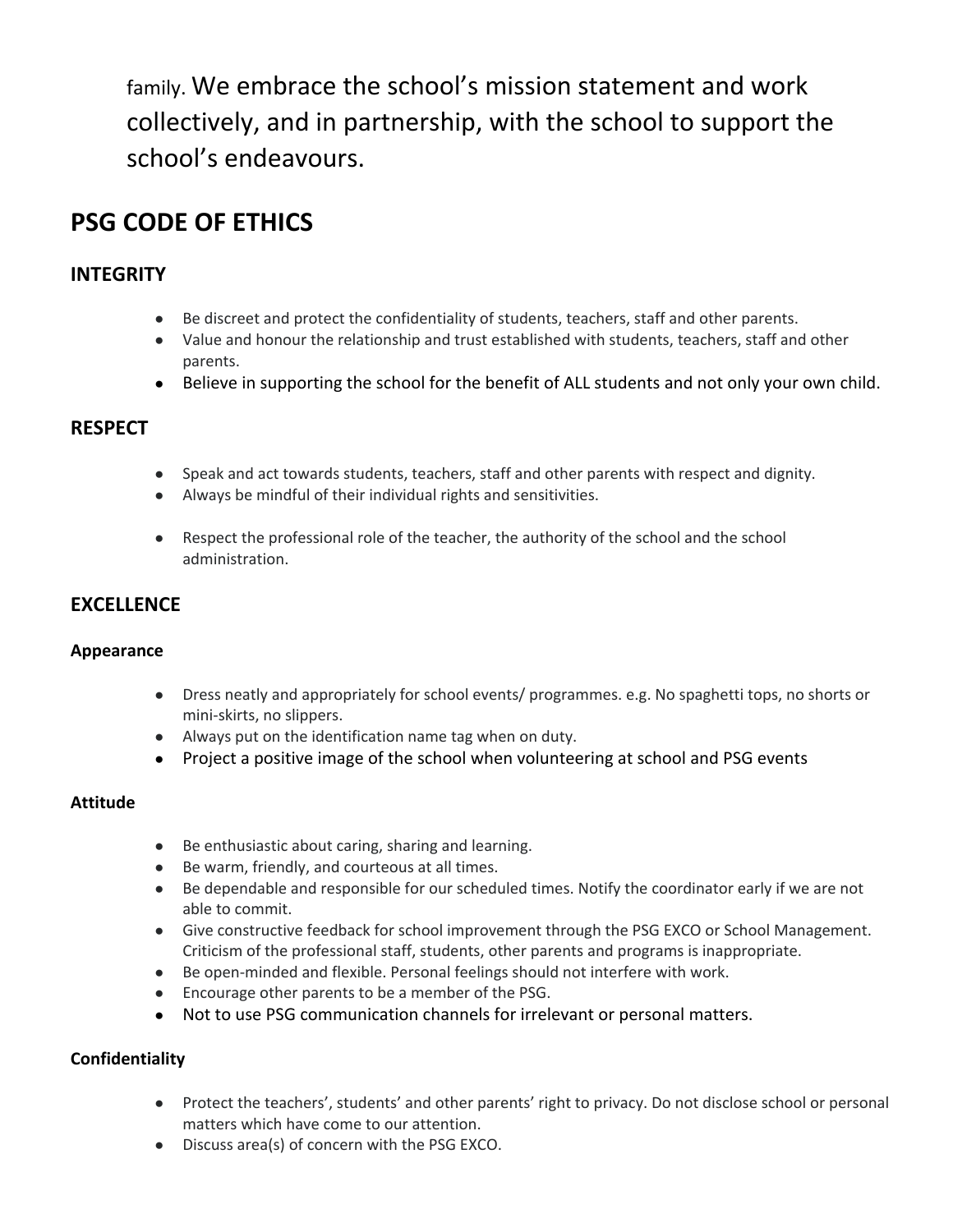#### <span id="page-3-0"></span>**Professionalism**

- Be responsible for maintaining an attitude of mutual respect and confidence.
- Not to represent the school to external parties (for e.g the media) without prior approval of the school.
- Be familiar with school policies and practices.
- Although the job is voluntary, the commitment is professional.
- Not to interfere with the administration of the school

## **PSG Members Guidelines - the 5 Cs**

### <span id="page-3-1"></span>**CARE**

We care about the children and the staff in the school. All members feel welcome within the PSG.

## <span id="page-3-2"></span>**COURTESY**

We respect one another in the school and recognize our shared responsibilities for our children. We are tactful in words and mindful about our differences.

### <span id="page-3-3"></span>**CLARITY**

We support strategies for effective communications that are sincere, respectful and two-way so as to build trust and consensus between the school and the PSG.

### <span id="page-3-4"></span>**COOPERATION**

We work together as a team and assist one another to improve and sustain positive student outcomes. We aim to solve problems amicably and we are open to new ideas. We support the school's effort to foster meaningful partnerships.

### <span id="page-3-5"></span>**COLLABORATION**

We use an action team approach that enables educators, parents, students, and the community to work together to achieve school goals. We celebrate progress and work towards continuous improvements.

Our PSG also follows the guidance by MOE for PSGs stipulated in the following document: <https://www.moe.gov.sg/docs/default-source/document/psg-online-guide.pdf>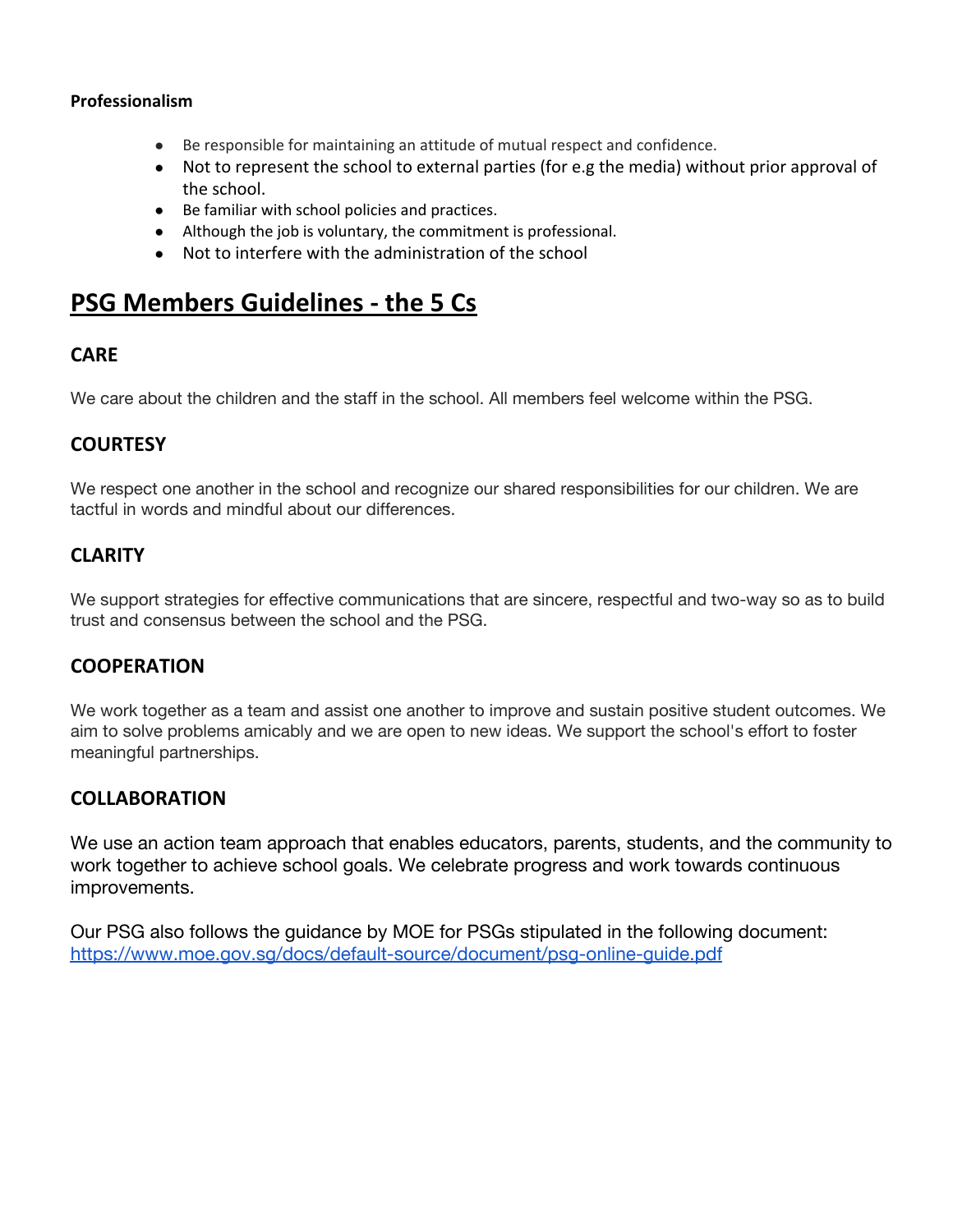# **SPSG Office Bearers: The Executive Committee**

The Executive Committee shall consist of up to 8 Office Bearers, with the first 5 posts elected into office, after having served at least 2 years as a Committee Member:

- 1. Chairperson
- 2. Vice -Chairperson 1
- 3. Vice -Chairperson 2
- 4. Honorary Secretary
- 5. Honorary Treasurer
- 6. Assistant Honorary Secretary
- 7. Media/ Communications / Projects Head
- 8. Advisor- Parent

With Advisor/s-School

# **Elections**

Elections shall be held every 2 years, to ensure continuity of The SOTA Parents Support Group. The list of nominated candidates shall be submitted to the Principal of SOTA at least 21 days before the Election date, by the PSG Election Committee, comprising 3 PSG Committee Members, who shall not be standing for elections. The Election Committee may coop other PSG members to assist in the process.

The Principal has to approve the candidates 7 days before the Election date. In the event that the candidate is deemed unsuitable, The Principal may nominate a replacement.

# Duties of Office-Bearers

1 The Chairperson shall:

(a) hold the office for 2 years and preside at all meetings of the EXCO;

(b) be responsible for the proper conduct of business at all the EXCO meetings;

(c) sign the minutes of each meeting after the minutes presented by the Hon Secretary have been approved;

(d) endorse the Committee Budget proposed by the Hon Treasurer and approved by the EXCO;

(e) appoint / assign project coordinator (s) and or sub-committee members.

(f) propose the appointments of Committee Members with the EXCO, in discussion with Advisors.

(g) may serve another term of 2 years via Elections, or until the child leaves SOTA, whichever is earlier.

2 The Vice-Chairperson shall :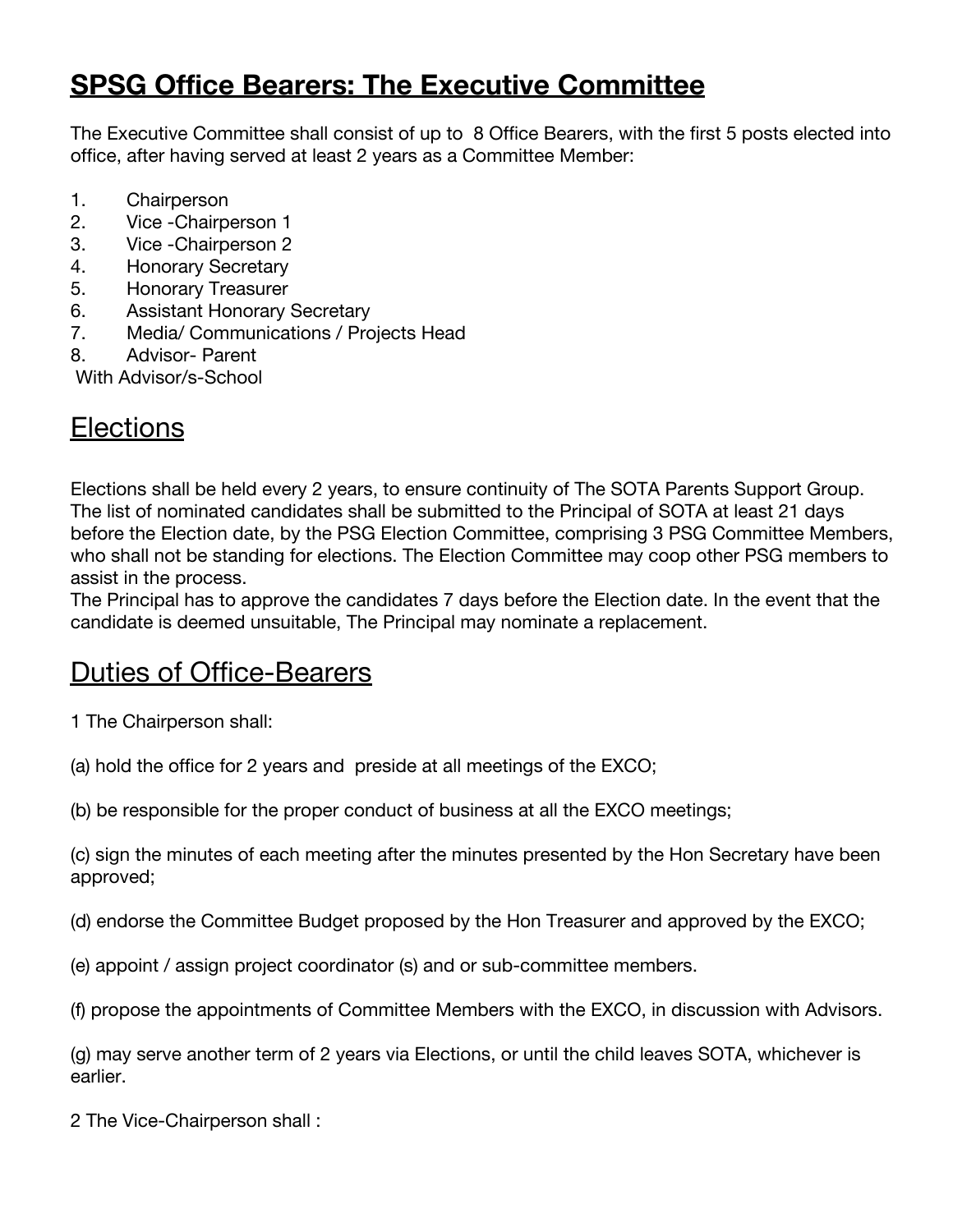(a) hold the office for 2 years and assist the Chairperson in the performance of his duties and perform the duties of the Chairperson in the absence of the Chairperson.

(b) oversee at least 2 major events/ projects and form appropriate Sub-Committees to run the programme.

(c) may serve another term of 2 years via Elections, or until the child leaves SOTA, whichever is earlier.

3 The Secretary shall:

(a) hold the office for 2 years and keep minutes of meetings, maintain custody of all documents and records of the EXCO and generally perform all duties relating to his office;

(b) keep members of the EXCO informed of the various activities of the school carried out in accordance with the general policy of the Government (e.g. Racial Harmony Day, National Day celebrations);

(c) act as Secretary at all EXCO meetings.

(d) the Secretary may serve another term of 2 years via Elections, or until the child leaves SOTA, whichever is earlier.

4 The Assistant Secretary shall assist the Secretary in the performance of his duties and perform the duties of the Secretary in the absence of the Secretary.

5 The Treasurer shall:

(a) review the Financial Statements to be presented at meetings by the Hon Secretary;

(b) be responsible for the financial management of the EXCO in accordance with School Fund procurement, receipt and payment procedures; and liaise with school staff appointed for the said purpose.

(c) maintain an up-to-date ledger that reflects the latest financial position of the PSG's cash account balance.

(d) maintain a Petty Cash account, not exceeding \$2000, for the reimbursement of sundries

(e) propose THE PSG Budget for the following year, by July of the present year, as required by SOTA

EXCO Committee Members shall:

(a) serve as Project Coordinators to plan, coordinate, implement and evaluate programmes/projects;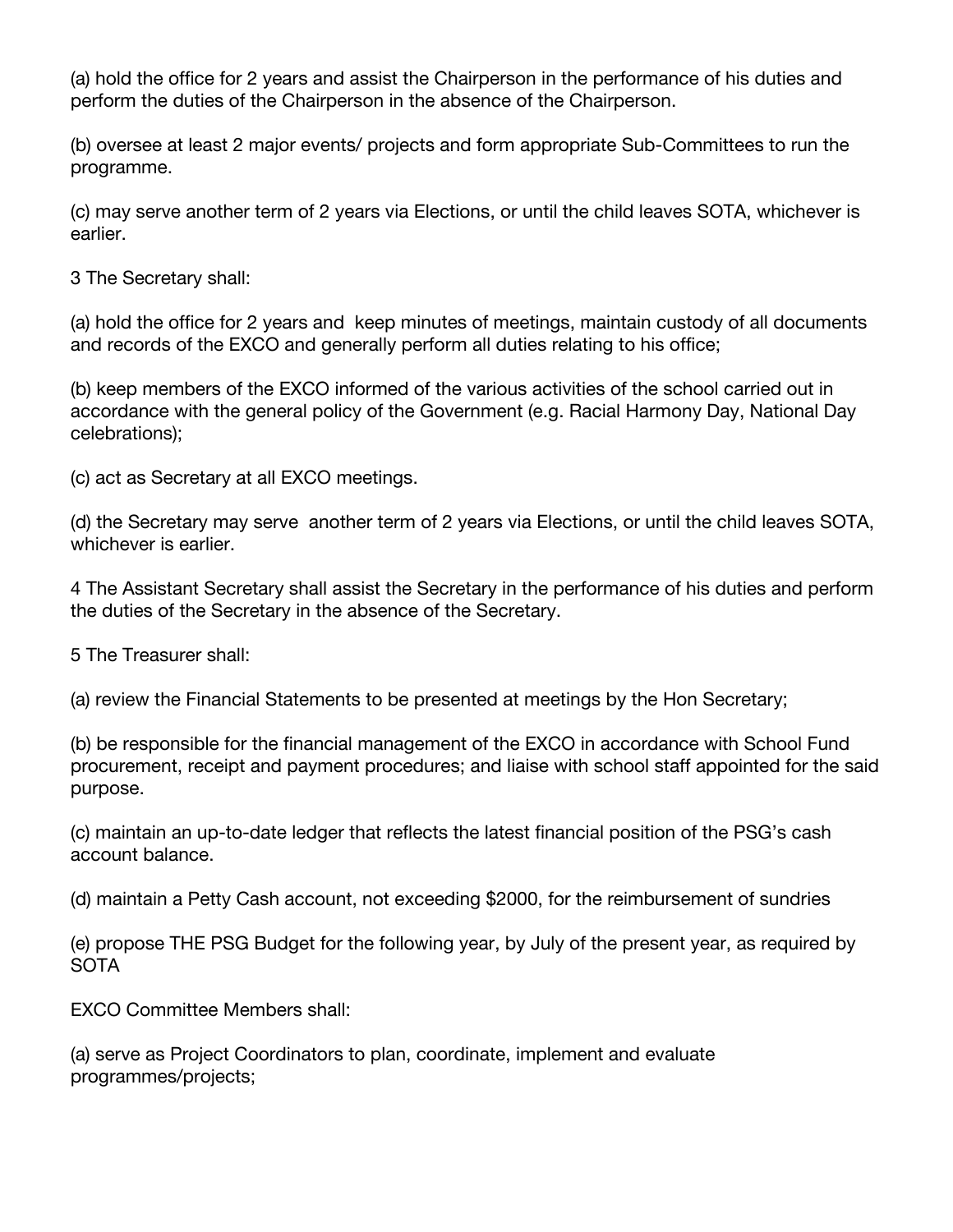(b) serve in sub-committees and ensure the PSG Chairperson and Vice Chairperson are updated on the outcomes and actions decided at the sub-committees.

(c) Hold the office for 2 years or until they step down or their child is no longer a student in SOTA

(d) stand for re-election if they should so wish to continue serving in the EXCO.

(e) propose and appoint Committee Members and Level Representatives, in consultation with the **Advisors** 

The Advisor- Parent shall :

(a) be selected by the EXCO and approved by the Principal, to provide guidance to the EXCO

(b) assist the Chairperson to liaise with School Management where necessary

The Advisor/s- School shall :

(a) provide guidance to the EXCO

(b) collaborate the Chairperson and EXCO, to liaise with School Management where necessary

(c) advise the Committee on the annual School Programs and Events, and parent involvement

(d) facilitate bookings of meeting rooms, refreshment and complimentary parking

(e) manage and facilitate communication between PSG and parents/ students, via emails or otherwise

## Committee Members:

Parent Volunteers who have been actively serving for 1 year during SOTA Events, may be invited to serve as Committee Members.( Exemption for Year 1 Representatives ) Apart from the Exco, there may be up to another 15 Members, comprising of 12 Level Representatives, 2 from each Level , and 3 Special Project Leaders. They are to avail themselves to attend Monthly Meetings unless they have a valid reason. After 3 times of absenteeism within a frame of 6 consecutive meetings, if the Member is deemed inactive, he shall be asked to relinquish his position from the Committee. Another Parent Volunteer may be appointed by the Exco, as the replacement.

Committee Members are to assume 2 Lead Roles in the following Areas:

(a) Family Matters: To organize activities like Parenting / Bonding Workshops

(b) Skills For Life: To organize workshops for students like Grooming, Health & Nutrition, Presentation, Communications, Interview , should the school allocate time for the events

(c) Hospitality: To organize Networking Sessions with Parents, Breakfast, Welcome Tea etc